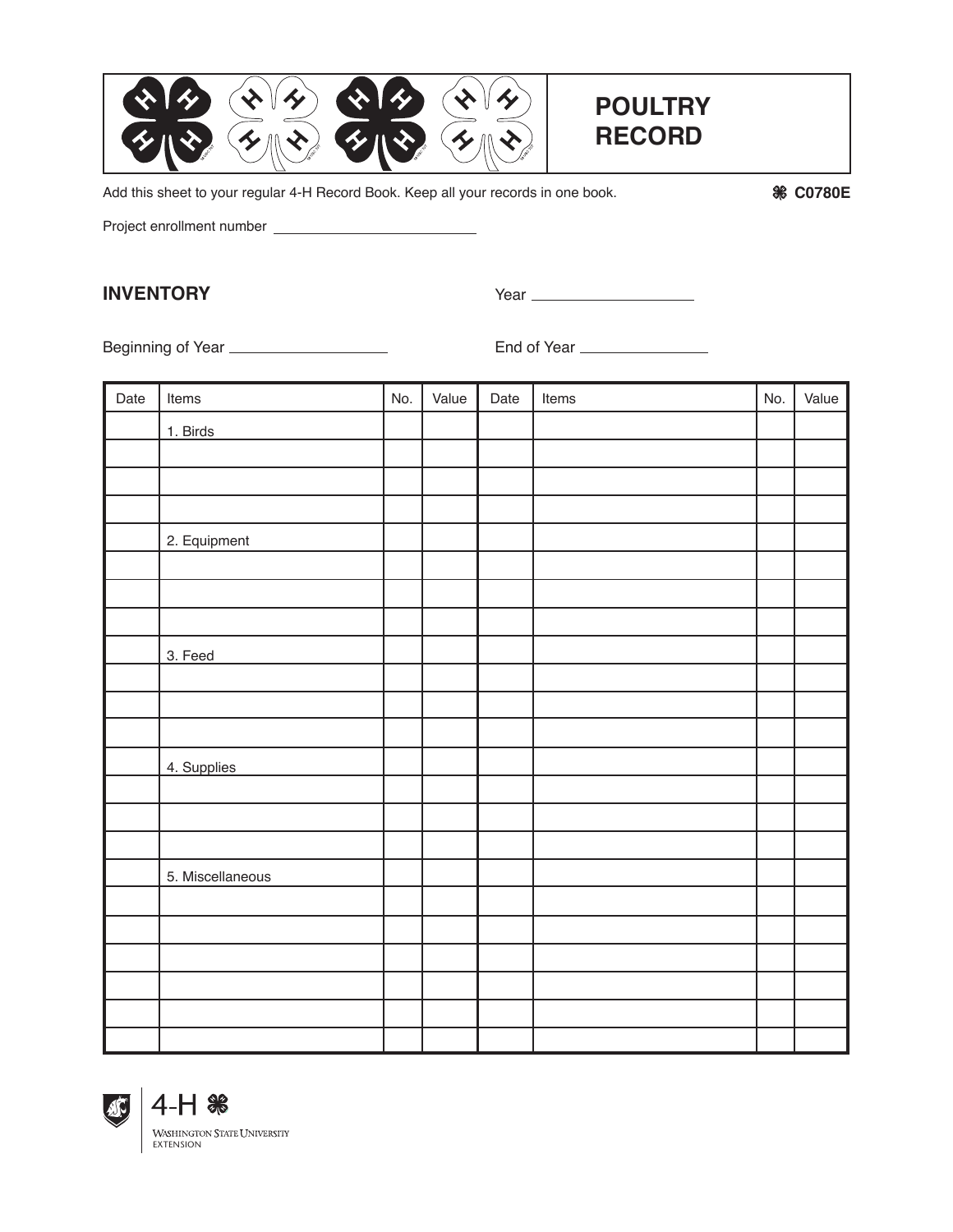## **POULTRY HOUSE RECORD**

If you keep hens and pullets separate, draw a line between each of the columns to make separate columns for your pullets and hens. Keep daily records in the hen house or kitchen. A large calendar works well. Total each month's record and place on this sheet.

| Month | No. of Birds<br>at Beginning<br>of Month | No. of Birds<br><b>Culled During</b><br>Month | No. of Birds<br>Died During<br>Month | No. of Birds<br>at End of<br>Month | <b>Total Eggs</b><br><b>Laid During</b><br>Month |
|-------|------------------------------------------|-----------------------------------------------|--------------------------------------|------------------------------------|--------------------------------------------------|
|       |                                          |                                               |                                      |                                    |                                                  |
|       |                                          |                                               |                                      |                                    |                                                  |
|       |                                          |                                               |                                      |                                    |                                                  |
|       |                                          |                                               |                                      |                                    |                                                  |
|       |                                          |                                               |                                      |                                    |                                                  |
|       |                                          |                                               |                                      |                                    |                                                  |
|       |                                          |                                               |                                      |                                    |                                                  |
|       |                                          |                                               |                                      |                                    |                                                  |
|       |                                          |                                               |                                      |                                    |                                                  |
|       |                                          |                                               |                                      |                                    |                                                  |
|       |                                          |                                               |                                      |                                    |                                                  |
|       |                                          |                                               |                                      |                                    |                                                  |

Total birds culled during year Total eggs produced for year

### **MEAT BIRD PRODUCTION RECORD**

You can write in the various columns the kind of birds that you are raising.

|                        | <b>Broilers</b> | Fryers | Roasters | Capons | <b>Turkeys</b> | <b>Ducks</b> | Geese |
|------------------------|-----------------|--------|----------|--------|----------------|--------------|-------|
| No. started            |                 |        |          |        |                |              |       |
| Date started           |                 |        |          |        |                |              |       |
| No. finished           |                 |        |          |        |                |              |       |
| Date finished          |                 |        |          |        |                |              |       |
| No. days birds fed     |                 |        |          |        |                |              |       |
| Wt. of birds at end    |                 |        |          |        |                |              |       |
| Total Ibs. feed used   |                 |        |          |        |                |              |       |
| Cost of feed           |                 |        |          |        |                |              |       |
| Cost other expenses    |                 |        |          |        |                |              |       |
| Total value birds sold |                 |        |          |        |                |              |       |
| Total expenses         |                 |        |          |        |                |              |       |
| Profit or loss         |                 |        |          |        |                |              |       |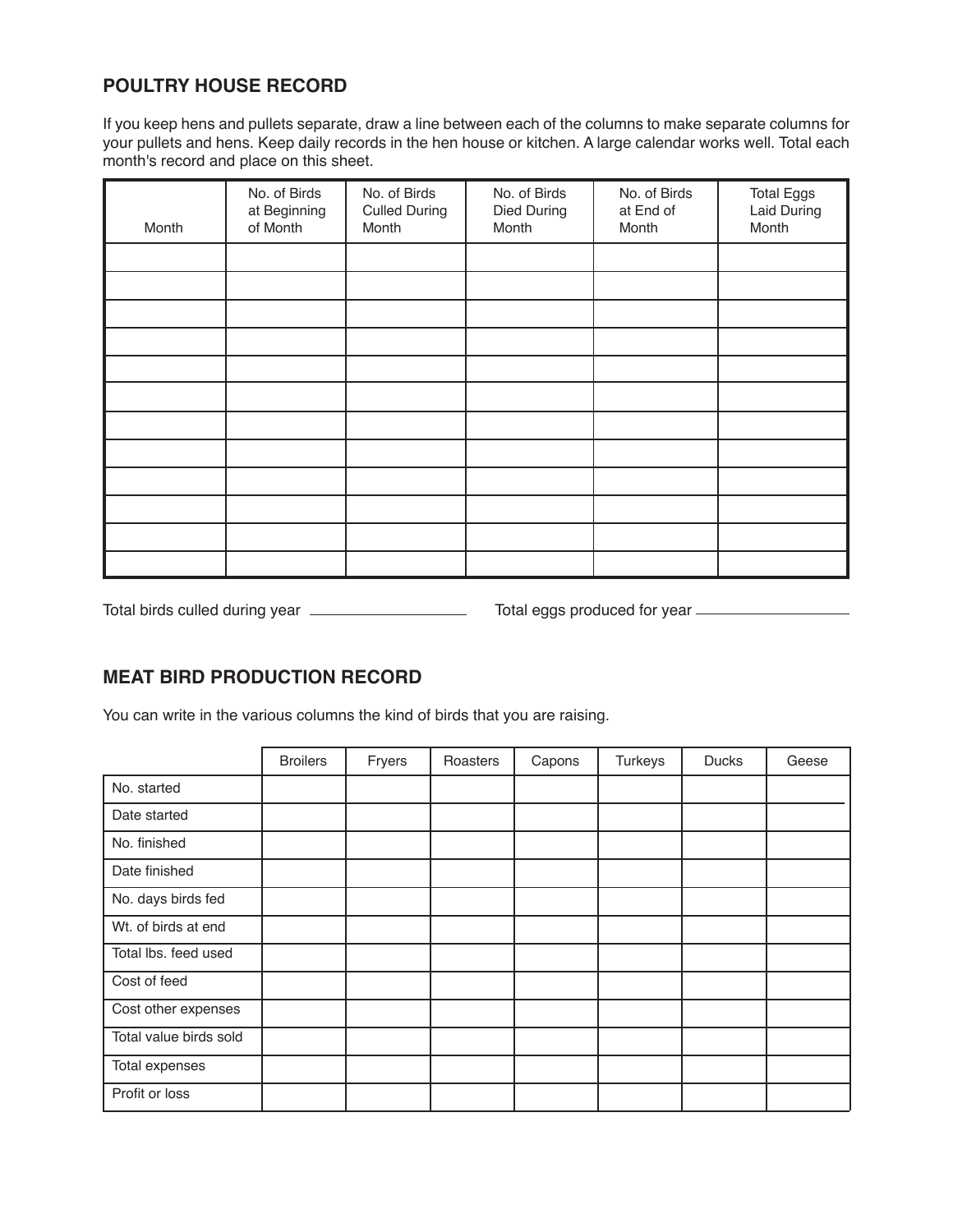# **INCUBATING, BROODING, AND REARING RECORD**

List each lot of birds or eggs separately. For example, record the date you get your chicks and the date you sold the extra roosters and placed the rest on range or considered them as young replacement stock. If you hatch your own, also put in the date you set the eggs and the date they hatch.

| Eggs Set |     | Eggs Hatched |     | <b>Birds Placed</b><br><b>Under Brooder</b> |     | <b>Birds Remaining</b><br>$(10$ weeks) |     | Sold or Kept<br>(22 weeks) |     |
|----------|-----|--------------|-----|---------------------------------------------|-----|----------------------------------------|-----|----------------------------|-----|
| Date     | No. | Date         | No. | Date                                        | No. | Date                                   | No. | Date                       | No. |
|          |     |              |     |                                             |     |                                        |     |                            |     |
|          |     |              |     |                                             |     |                                        |     |                            |     |
|          |     |              |     |                                             |     |                                        |     |                            |     |
|          |     |              |     |                                             |     |                                        |     |                            |     |
|          |     |              |     |                                             |     |                                        |     |                            |     |
|          |     |              |     |                                             |     |                                        |     |                            |     |
|          |     |              |     |                                             |     |                                        |     |                            |     |
|          |     |              |     |                                             |     |                                        |     |                            |     |

### **FINANCIAL SUMMARY**

| <b>Expenses</b>                         |               |                                                                                                                                                                                                                                                                                                                                                                     |
|-----------------------------------------|---------------|---------------------------------------------------------------------------------------------------------------------------------------------------------------------------------------------------------------------------------------------------------------------------------------------------------------------------------------------------------------------|
| Cost of birds purchased                 |               |                                                                                                                                                                                                                                                                                                                                                                     |
| Cost of feed bought                     |               |                                                                                                                                                                                                                                                                                                                                                                     |
| Equipment expenses and repairs          |               |                                                                                                                                                                                                                                                                                                                                                                     |
| Opening inventory value                 |               |                                                                                                                                                                                                                                                                                                                                                                     |
| <b>TOTAL EXPENSE</b>                    |               | $\begin{picture}(20,10) \put(0,0){\vector(1,0){100}} \put(15,0){\vector(1,0){100}} \put(15,0){\vector(1,0){100}} \put(15,0){\vector(1,0){100}} \put(15,0){\vector(1,0){100}} \put(15,0){\vector(1,0){100}} \put(15,0){\vector(1,0){100}} \put(15,0){\vector(1,0){100}} \put(15,0){\vector(1,0){100}} \put(15,0){\vector(1,0){100}} \put(15,0){\vector(1,0){100}} \$ |
| Receipts                                |               |                                                                                                                                                                                                                                                                                                                                                                     |
| Value of eggs sold                      | $\frac{1}{2}$ |                                                                                                                                                                                                                                                                                                                                                                     |
| Value of meat sold                      |               |                                                                                                                                                                                                                                                                                                                                                                     |
| Other income from project               | $\frac{1}{2}$ |                                                                                                                                                                                                                                                                                                                                                                     |
| Value of birds & equipment used at home |               |                                                                                                                                                                                                                                                                                                                                                                     |
| Closing inventory value                 | \$            |                                                                                                                                                                                                                                                                                                                                                                     |
| <b>TOTAL INCOME</b>                     |               | \$                                                                                                                                                                                                                                                                                                                                                                  |
| <b>PROJECT INCOME</b>                   |               |                                                                                                                                                                                                                                                                                                                                                                     |

Total Expense subtracted from Total Income equals Project Income.

\$